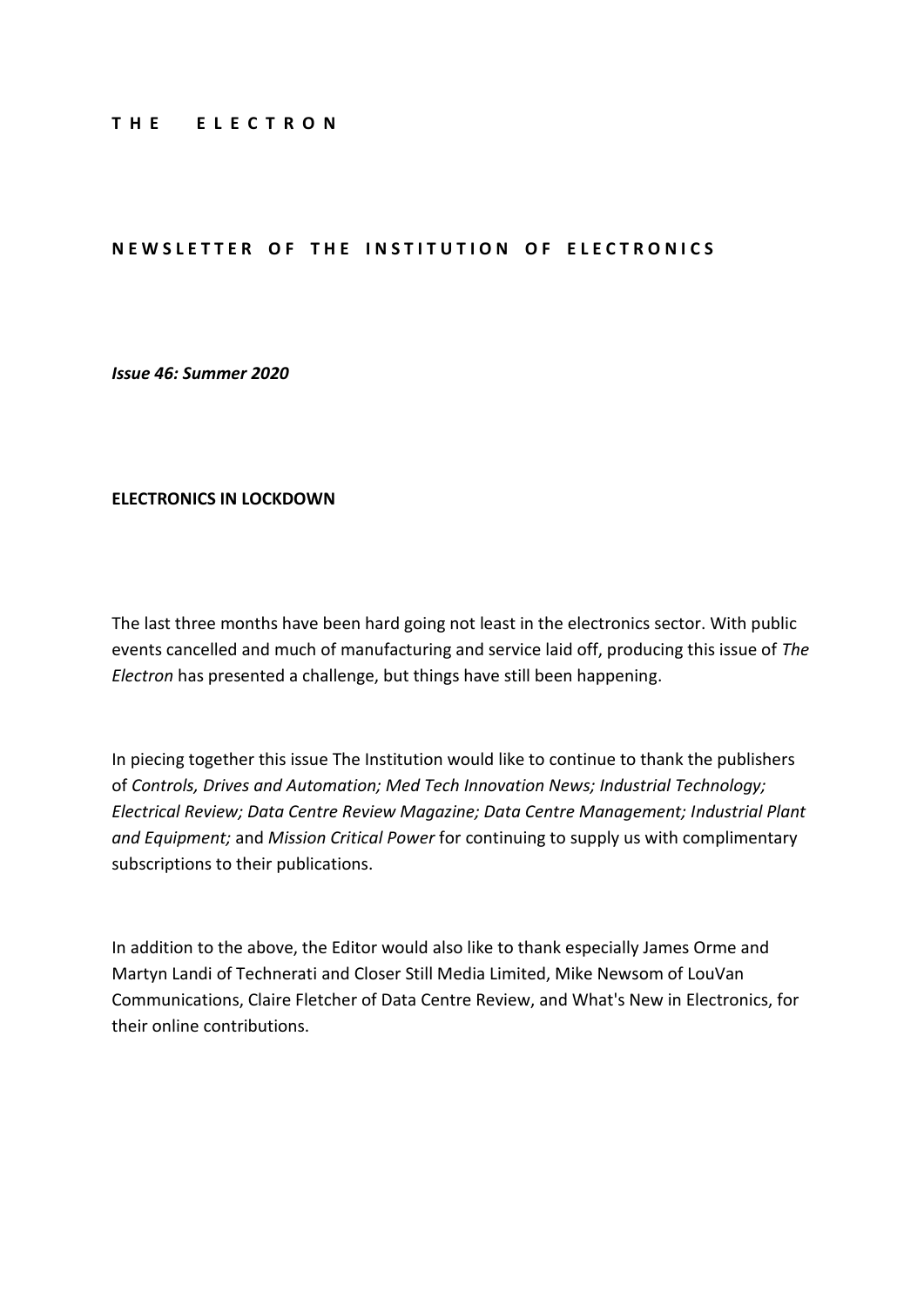### **SUBMARINE DATA CENTRE PROCESSES COVID-19 RESEARCH WORKLOADS**



An experimental data centre sunk by Microsoft in the sea off the Scottish coast is being used to process workloads that could help scientists understand, and develop treatments for, COVID-19.

The data centre, placed off the coast of Orkney in June 2018 as part of Project Natick, is using a computing project called Folding@home to harness processing power to conduct research into the viral proteins that cause COVID-19, and subsequently design therapeutics to combat it.

The Folding@home research project simulates protein dynamics which in turn can identify sites on a viral protein that potential treatments could bind to.

It is what is known as a distributed computing project, which means that its research is powered by the accumulated power of personal computers located in many different places.

Microsoft's experimental sunken data centre is said to be "perfectly suited" to the project, since, unlike the company's commercial Azure data centres that are packed with high-end servers, the Project Natick facility is stacked with 864 generic servers that resemble thousands of high-end personal computers.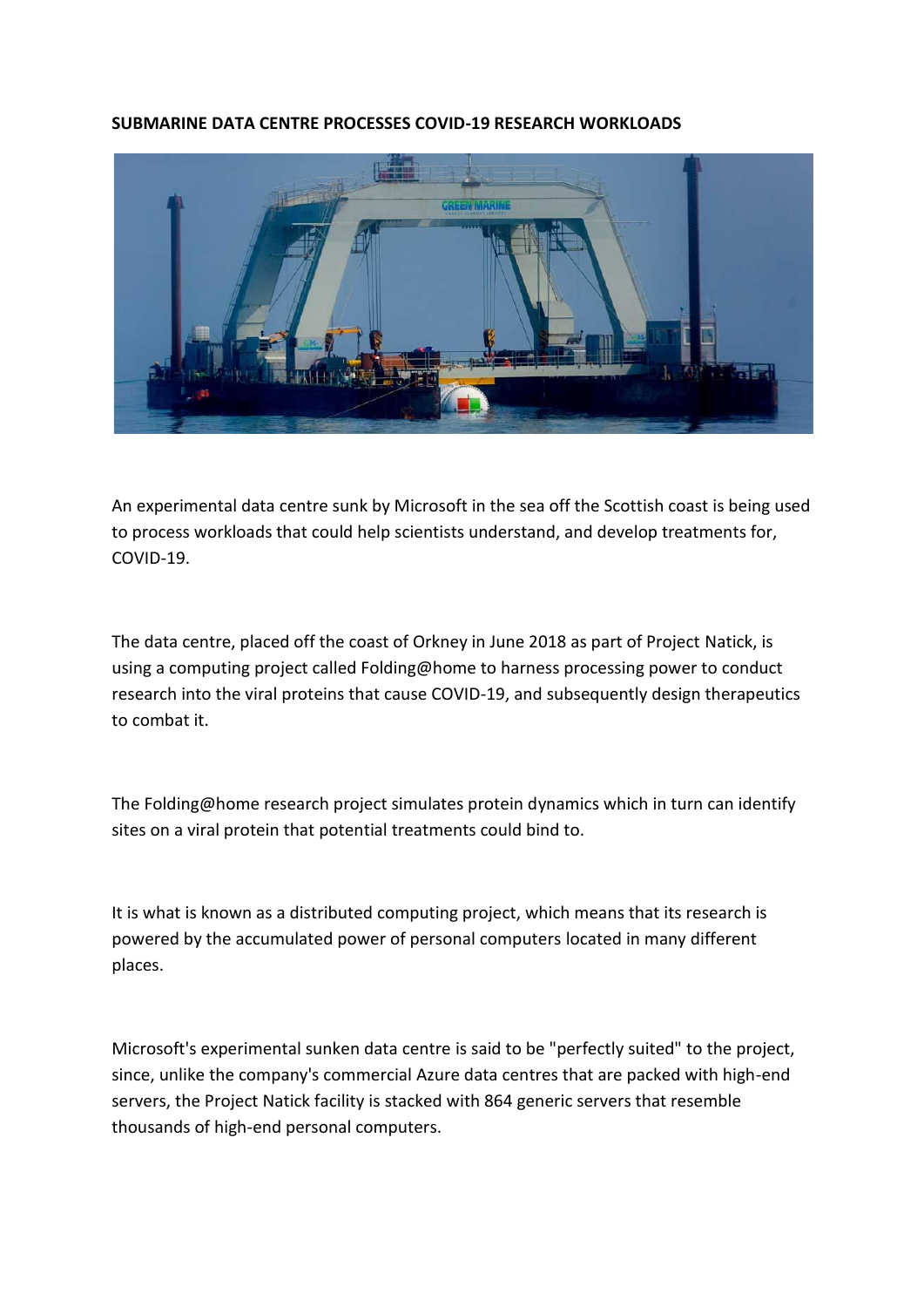The research data centre continually monitors distributed computing projects so that it can assist where it has spare capacity. This is because one of its major research goals is to evaluate the facility's temperature control when working at full capacity.

Microsoft has also provided the project with more commercial Azure artificial intelligence resources, which have revealed sites on the virus that could be suitable for potential drugs to bind to.

Project Natick is a long-term research project designed to investigate the feasibility of manufacturing and operating prefabricated data centre units that can be left to operate on the seabed over many years.

[ Contribution by James Orme].

# **COVID-19 IMPACTS ON CLOUD ADOPTION**

MariaDB Corporation has announced the results of a global survey into the impact of COVID-19 on businesses moving to the cloud and the opinions of IT professionals on what has changed and what they believe might change.

Evidence showed that the overwhelming majority (99 per cent) of respondents from the UK, US, Germany and France said that COVID-19 had impacted on their business with 84 per cent expecting the impact to continue into 2021. In the UK 78 per cent anticipated a second wave with 49 per cent stating that they were making plans to move more applications to the cloud as a result. In addition, some 39 per cent of UK respondents were reportedly accelerating their move to the cloud, 31 per cent expect to be 100 per cent in the cloud, and 18 per cent had started moving to the cloud. Only 12 per cent of UK respondents stated that they were slowing down movement to the cloud as a result of the impact of COVID-19, although this rises to 36 per cent in the US.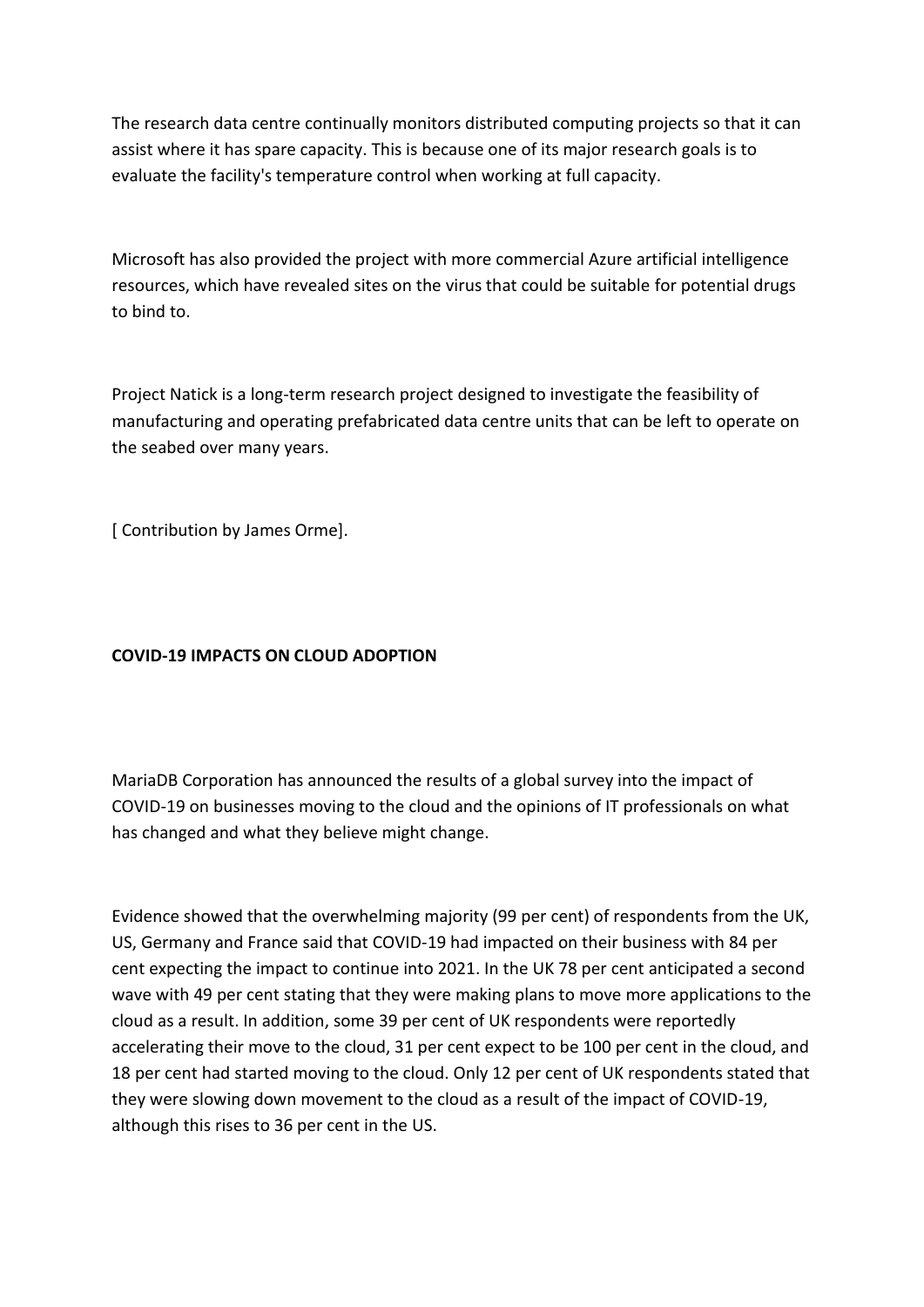With the high level of anticipation of a second wave in the UK, technologists have begun implementing measures to prepare for future shutdowns, such as forever-work-from-home (WFH) strategies (adopted by 59 per cent of UK respondents) and setting up remote access for all employees (54 per cent).

Franz Aman, CMO for the MariaDB Corporation, commented:

*"The survey data surfaces trends we have been seeing with our MariaDB SkySQL cloud database business over the last few months, such as the increased movement to the cloud due to COVID-19's global impact.*

*By default, cloud infrastructure is designed and secured for access from anywhere, no need to enable or figure out remote working, that is the native lifestyle. Companies realise that many structural changes are here to stay and future disruptions - be it another pandemic or an entirely different disaster - need to be anticipated and planned for.*

*The outcome is an acceleration to the cloud for mission-critical applications, and the cloud databases and analytics they rely on. An enterprise-grade DBaaS becomes the foundation for any crisis-resistant, essential enterprise application."*

MariaDB is one of the top five most used databases globally, with availability on all of the leading cloud platforms and 75 per cent of Fortune 500 companies using it.

[Contribution from Data Centre Review].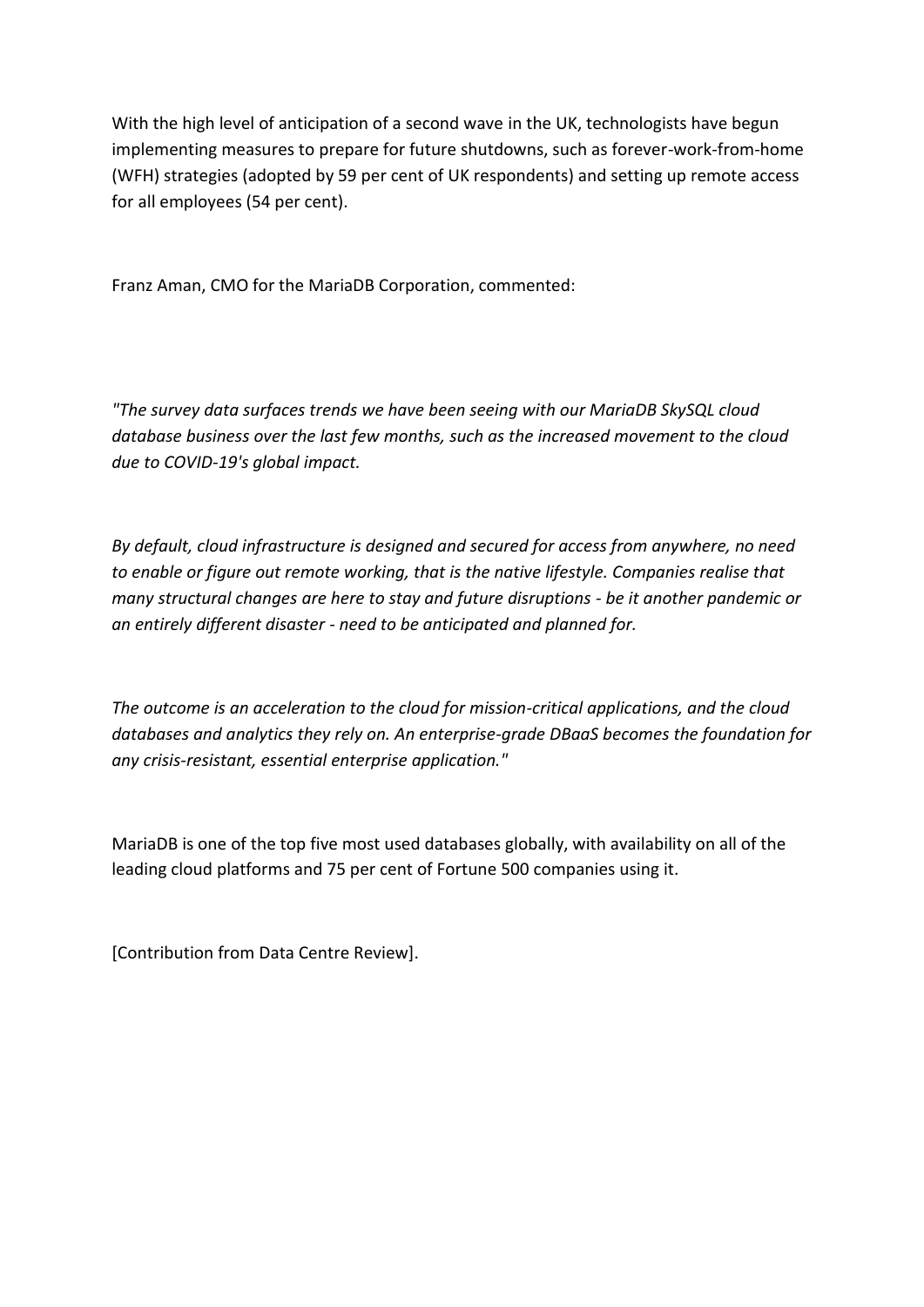## **CYBER ATTACKS SHUT DOWN SUPERCOMPUTERS WORKING ON COVID-19 RESEARCH**

Early May saw a string of related cyber attacks hit several European high-performance supercomputers which forced a number of academic institutions to take systems offline. Many of these were processing COVID-19 research workloads.

According to the European Grid Infrastructure security team, which coordinates European supercomputing research, two different attacks operated against academic data centres across Europe, with mining malware detected on affected servers. This led to the belief that the hackers were attempting to steal system power in order to mine cryptocurrency for financial gain, rather than to steal sensitive data or intellectual property.

UK security firm Cado Security said that the malware was uploaded to servers in Germany, the UK, Spain and Switzerland.

In the UK, the University of Edinburgh's ARCHER supercomputer, one of the UK's most powerful machines, had to be taken offline so that all passwords and server access keys could be rewritten. The National Cyber Security Centre and HPE/Cray, who helped to build ARCHER, are now working with the University to bring the system back online.

In Germany supercomputing research organisation bwHPC had to shut down five of its highperforming computing clusters, including the Hawk supercomputer at the University of Stuttgart, and the systems at the Karlsruhe Institute of Technology, Ulm University and Tubingen University. Other German institutions affected were the Leibnitz Computing Centre, the Julich Research Centre and the University of Dresden, whilst in Switzerland the Swiss Centre of Scientific Computations in Zurich also had to shut down its systems.

The hackers allegedly gained access through compromised server logins in Canada, China and Poland.

[Contribution by James Orme].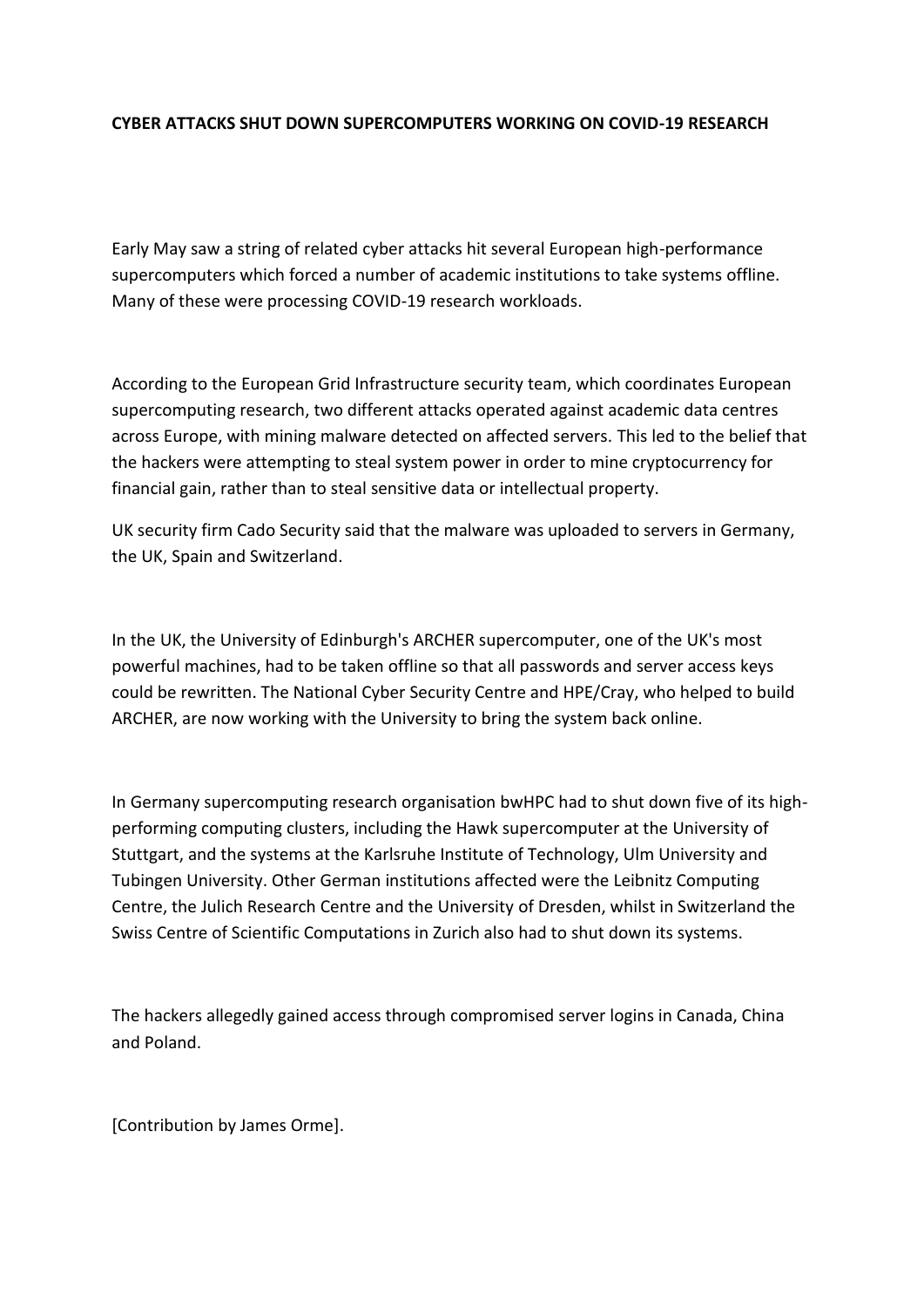### **AUSTRALIAN RESEARCHERS RECORD FASTEST EVER INTERNET SPEED**

A team from Monash, Swinburne and RMIT universities in Australia claim that they have recorded the world's fastest ever internet speed, with 44.2 terabits per second being sent over 75 kilometres of glass fibre from a single chip. This is the equivalent of 1,000 HD movies in less than a second, and compares with a UK average broadband speed of around 64 megabits per second.

The results were recorded outside a laboratory setting for the first time and were achieved using a new device that replaces around 80 lasers in some existing telecoms hardware with a single piece known as a micro-comb, which was planted inside existing infrastructure similar to that used by the Australian National Broadband Network (NBN).

According to the research, the result was the highest amount of data ever produced by a single optical chip. Such chips are frequently used in modern fibre-optic broadband systems.

Dr. Bill Corcoran, co-lead author of the study and Lecturer in Electrical and Computer Systems at Monash University, states:

*"We're currently getting a sneak peek of how the infrastructure for the internet will hold up in two to three years' time due to the unprecedented number of people using the internet for remote work, socialising and streaming. It's really showing us that we need to be able to scale the capacity of our internet connections.*

*What our research demonstrates is the ability for fibres that we already have in the ground, thanks to the NBN project, to be the backbone of communications networks now and in the future. We've developed something that is scalable to meet future needs. And it's not just Netflix we're talking about here - it's the broader scale of what we use our communication networks for. This data can be used for self-driving cars and future transportation and it can*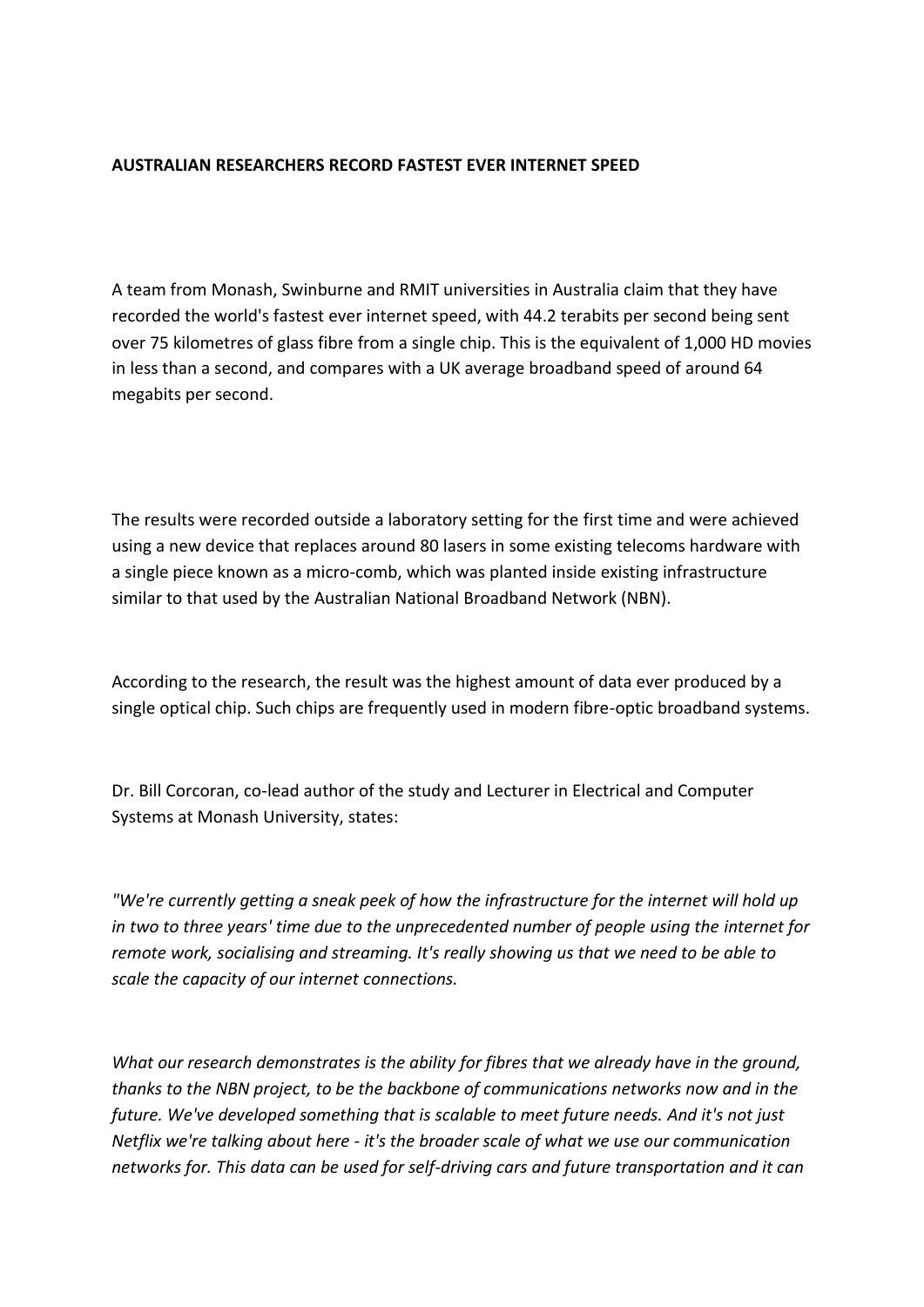*help the medicine, education, finance and e-commerce industries, as well as enable us to read with our grandchildren from kilometres away."*

Professor David Moss, Director of the Optical Sciences Centre at Swinburne University, adds:

*"This work represents a world-record for bandwidth down to a single optical fibre from a single chip source, and represents an enormous breakthrough for part of the network which does the heaviest lifting. Micro-combs offer enormous promise for us to meet the world's insatiable demand for bandwidth."*

[Contribution by Martyn Landi].

# **BREAKTHROUGH IN COHERENT OPTICAL NETWORKING AND DATA CENTRE INTERCONNECT**

NeoPhotonics Corporation, a leading developer manufacturer of silicon photonics and advanced hybrid photonic integrated circuit-based lasers, modules and subsystems for bandwidth-intensive, high-speed communication networks, has announced that it has completed experimental verification of the transmission of 400 Gpbs data over data centre interconnect (DCI) ZR distances in a 75 GHz spaced Dense Wavelength Division Multiplexing (DWDM) channel.

NeoPhotonics achieved two milestones with its interoperable pluggable 400ZR coherent modules and its specially designed athermal arrayed waveguide grating (AWD) multiplexers (MUX) and de-multiplexers (DMUX). First, data rate per channel increases from today's noninteroperable 100 Gbps direct-detect transceivers to 400 Gbps interoperable coherent 400ZR modules. Second, the current DWDM infrastructure can be increased from 32 channels of 100 GHz-spaced DWDM signals to 64 channels of 75 GHz-spaced DWDM signals. The total DCI fibre capacity can therefore be increased from 3.2 Tb/s (100 Gb/s/ch x 40 ch) to 25.6 Tb/s (400 Gb/s/ch x 64 ch), representing a total capacity increase of 800 per cent.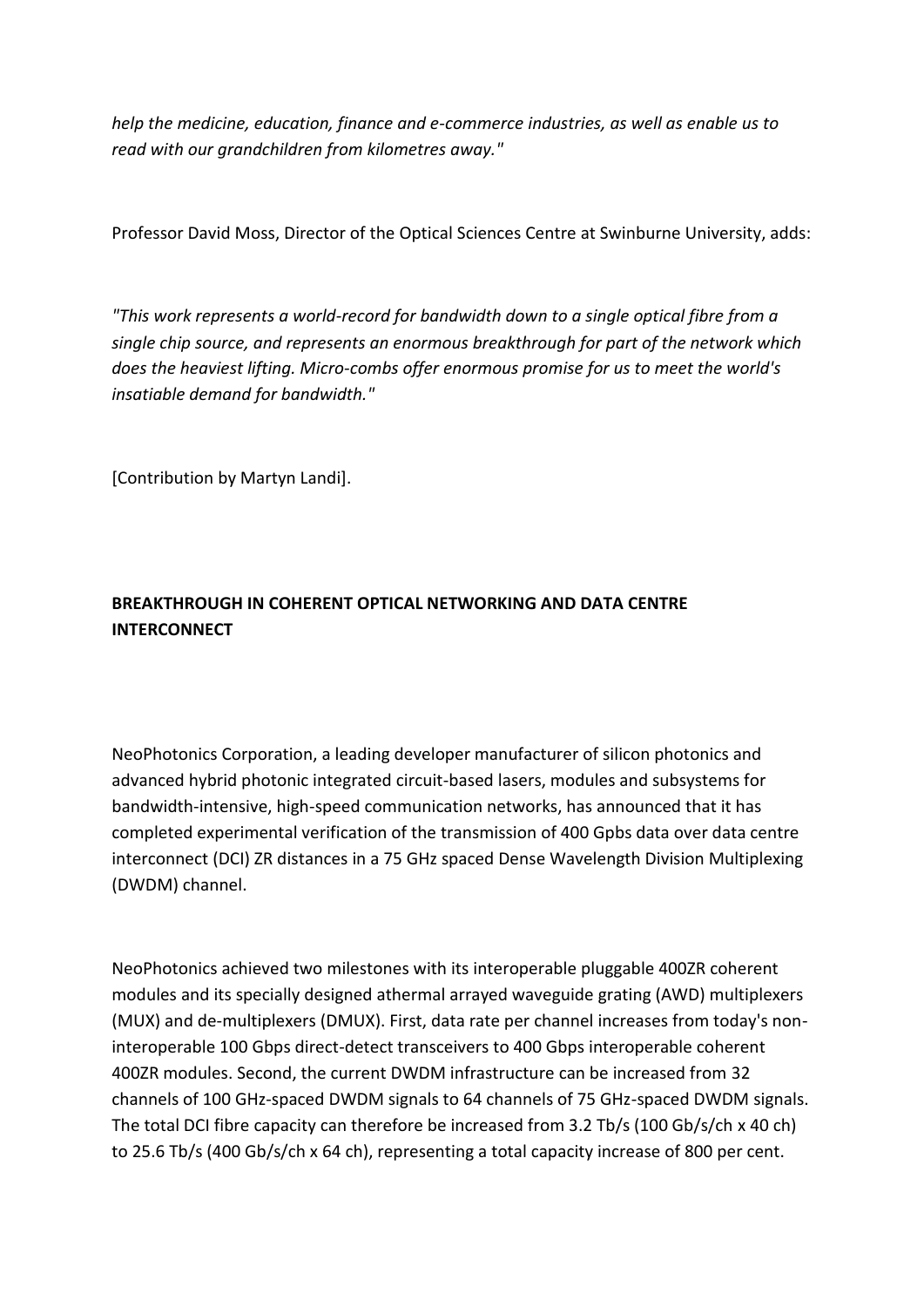NeoPhotonics' technology is said to overcome multiple challenges to transporting 400ZR signals in 75 GHz-spaced DWDM channels:

*'The 400ZR signal utilizes an approximately 60 Gbaud symbol rate and 16 QAM modulation, resulting in a broader transmitting signal spectrum compared to that of a standard 100 Gb/s coherent or PAM4 signals. Furthermore, it is recognised that the centre frequencies of the lasers, MUX and DMUX, will all drift due to temperature changes and ageing. Consequently, as the channel spacing is reduced from 100 GHZ to 75 GHz, adjacent channel interference (ACI) becomes more critical, and can potentially degrade the optical signal-to-noise ratio of 400ZR signals.*

*The filters used in NeoPhotonics' MUX and DMUX units are designed to limit ACI while at the same time having a stable centre frequency against extreme temperatures and ageing. The optical signal spectrum of the pluggable 400ZR transmitter is very important for two reasons. First, the spectrum should not be too wide, as that would result in "spillover energy" impacting its neighbour DWDM channels. Second, it also cannot be too narrow, as that would degrade the signal quality or even recoverability, especially after the MUX and DMUX filtering.*

*NeoPhotonics has demonstrated end-to-end 90 Km DCI links using three in-house 400ZR pluggable transceivers, with their tunable laser frequencies tuned to 75 GHz-spaced channels, and a pair of passive 75 GHz-spaced DWDM MUX and DMUX modules designed specifically for this application. The optical signal-to-noise ratio (OSNR) penalty due to the presence of the MUX and DMUX and the worst-case frequency drifts of the lasers, as well as the MUX and DMUX filters, is less than 1dB. The worst-case component frequency drifts were applied to emulate the operating conditions for ageing and extreme temperatures.'*

Tim Jenks, Chairman and CEO of NeoPhotonics, states:

*"The combination of compact 400ZR silicon photonics-based pluggable coherent transceiver modules with specially designed 75 GHz-spaced multiplexers and de-multiplexers can greatly increase the bandwidth capacity of optical fibres in a DCI application and consequently greatly decrease the cost per bit. These 400ZR coherent techniques pack 400 Gbps of data into a 75 GHz wide spectral channel, placing stringent requirements on the multiplexers and*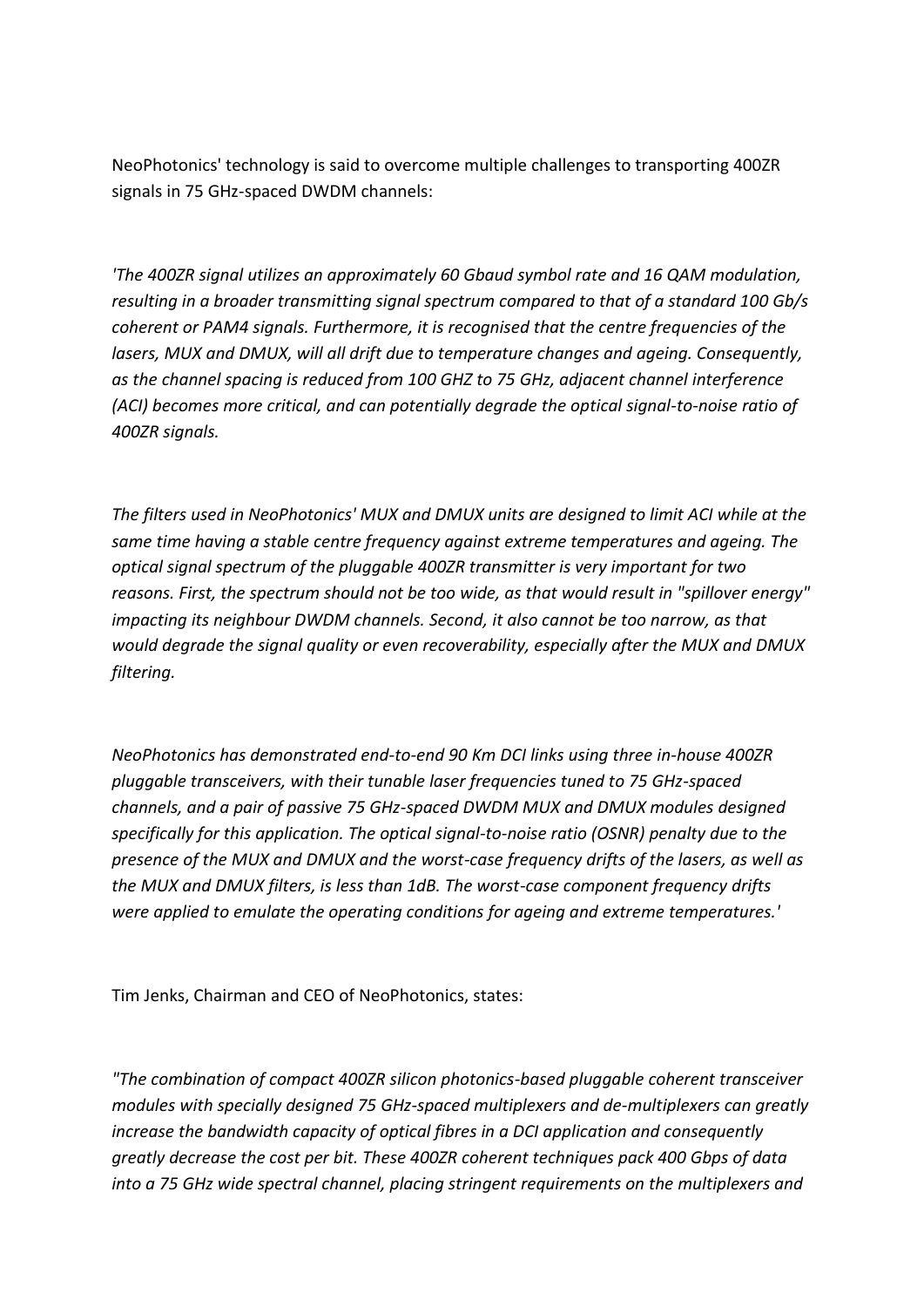*de-multiplexers. We are uniquely able to meet these requirements because we do both design and fabrication of planar lightwave circuits and we have twenty years of experience addressing the most challenging MUX/DMUX applications."*

NeoPhotonics is based in San Jose, California, and is a leading developer and manufacturer of lasers and optoelectronic solutions that transmit, receive and switch high-speed digital optical signals for cloud and hyper-scale data centre internet content provider and telecom networks.

[Contributed by Mike Newsom].

# **CHEMICAL DISCOVERY SET TO REVOLUTIONISE FUEL CELL TECHNOLOGY**

Researchers at the University of Aberdeen have discovered a new family of chemical compounds that they believe could revolutionise fuel cell technology.

The compounds, known collectively as hexagonal perovskites, are seen potentially as a key to unlocking the potential of ceramic fuel cells, which are highly efficient at converting chemical energy into electrical energy with very low emissions when powered by hydrogen.

These fuel cells can be used to power homes and vehicles, but their high temperature of operation has tended to limit their life span. The team at Aberdeen has therefore sought to find a new compound that can overcome this, and the latest discovery is seen as being highly significant, allowing for high conductivity at lower temperatures.

The results of the research have been published in the paper 'High Oxide Ion and Proton Conductivity in a disordered Hexagonal Perovskite' in the journal *Nature Materials* (2nd. March).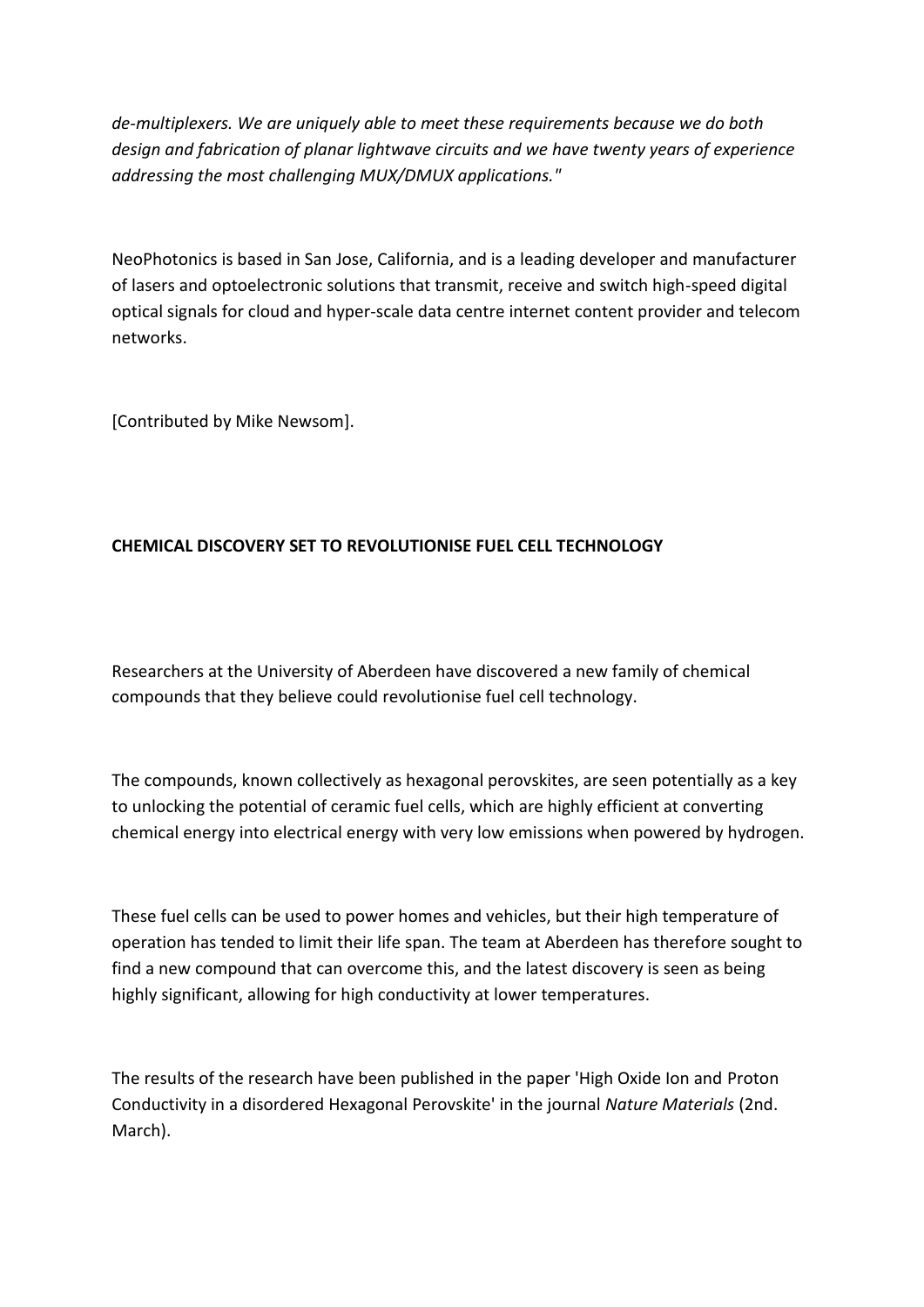Professor Abbie McLaughlin, Director of Research at the Department of Chemistry, University of Aberdeen, and leader of the study, is quoted in *Mission Critical Power*, Issue 26, March 2020, as follows:

*"Ceramic fuel cells are highly efficient, but the problem is they operate at really high temperatures, above 800 degrees Centigrade. Because of that they have a short life span and use expensive components.*

*For a number of years we've been looking for compounds that might overcome these issues in the relatively unexplored hexagonal perovskite family, but there are specific chemical features required which are hard to find in combination. For example, you need a chemical compound with very little electronic conductivity which is stable in both the hydrogen and oxygen environments of the fuel cell.*

*What we have discovered here is a dual proton and oxide ion conductor that will operate successfully at a lower temperature - around 500 degrees Centigrade - which solves these problems. You could say that we've found the needle in a haystack that can unlock the full potential of this technology."*

## **3D-PRINTED ROBOTS: A MANUFACTURING BREAKTHROUGH**

Engineers at the University of California San Diego have pioneered a new method of producing soft, flexible 3D-printed robots.

The innovation has derived from rethinking the method for building soft robots. Rather than considering how to add soft materials to a rigid robot body, the team commenced with a soft body and then added rigid features to key components. Inspired by the concept of insect exoskeletons, which have both soft and rigid parts, the researchers applied the term 'flexoskeleton' to their resultant creations.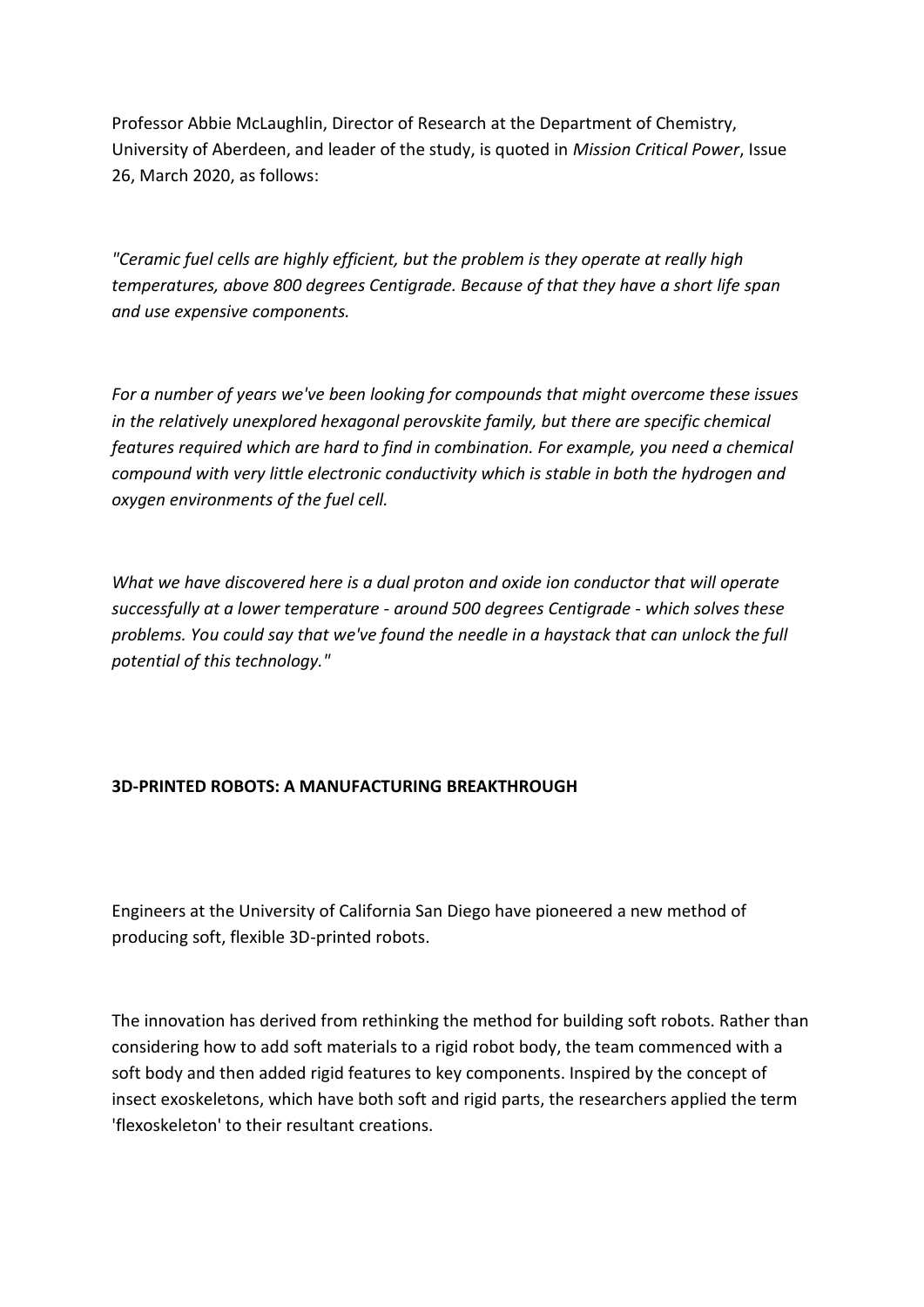These 'flexoskeletons' are made by 3D-printing a rigid material onto a thin polycarbonate sheet that serves as a flexible base. They are printed with various features that increase rigidity in specific areas so as to combine softness with rigidity for the purposes of movement and support.

The new method allows for the construction of soft components for robots in a fraction of the time previously required and at a much lower cost. One 'flexoskeleton' component takes ten minutes to print and costs less than \$1.

The new method also makes it possible to construct large groups of 'flexoskeleton' robots with minimal manual assembly, and to assemble a library of 'Lego-like' components that enables robot parts to be easily interchanged.

Printing of the 'flexoskeletons' can be achieved on most low-cost commercially available printers with printing and assembly of a whole robot taking around two hours.

Full details of the research are published in the April 7th. issue of the journal *Soft Robotics*. The May 2020 issue of *Controls, Drives and Automation* (p.5) quotes lead author Nick Gravish, Professor of Mechanical Engineering at Jacobs School of Engineering, University of California San Diego, as follows:

*"We hope that these flexoskeletons will lead to the creation of a new class of soft, bioinspired robots. We want to make soft robots easier to build for researchers all over the world."*

The ultimate objective is to create an assembly line that prints whole 'flexoskeleton' robots without any need for hand assembly. It is envisaged that a 'swarm' of these small robots would have the same capability or more than one large robot.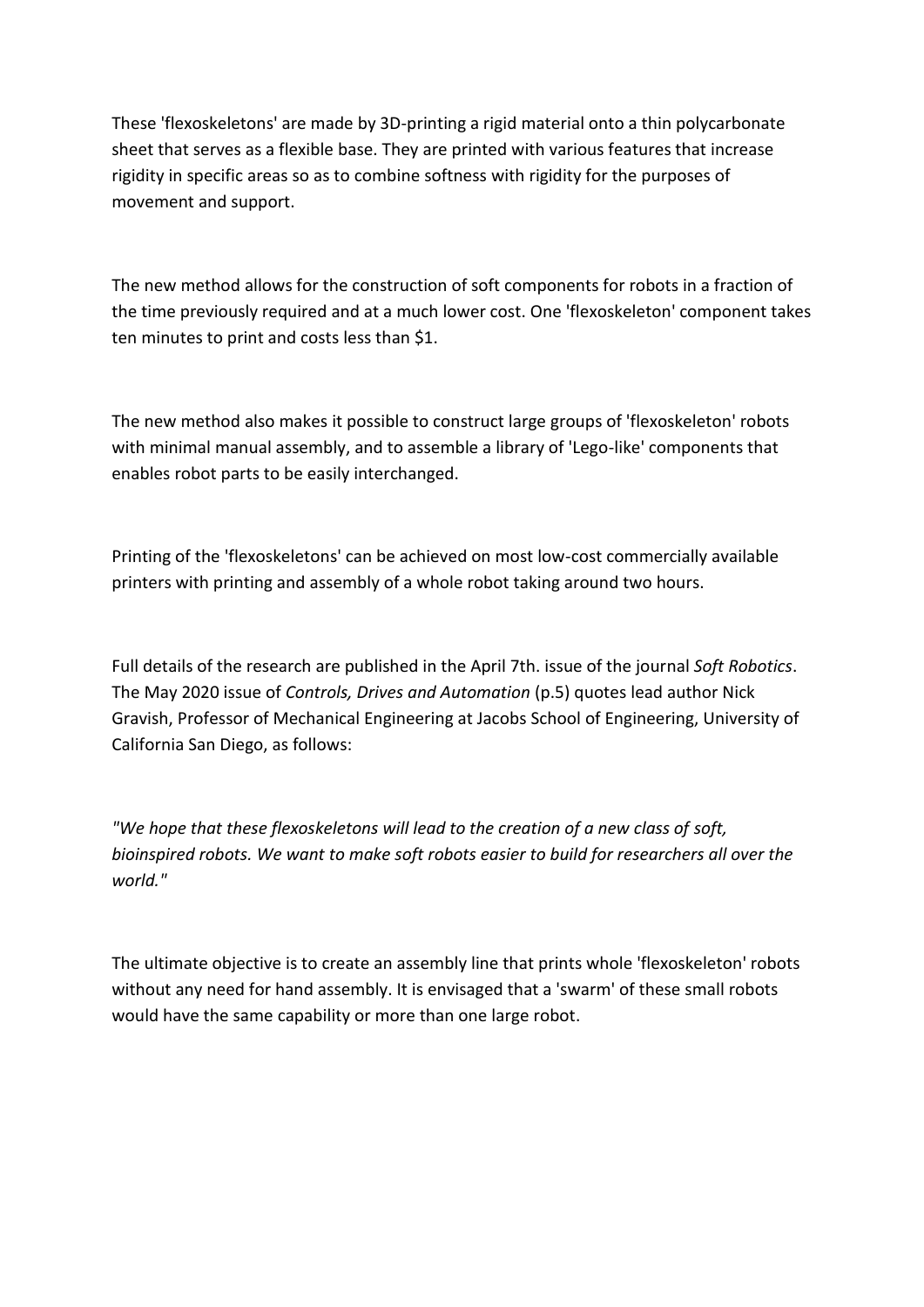### **MOLECULAR ROBOTS SWARM IN JAPAN**

In a related subject, scientists at Hokkaido University in Japan have pioneered ways to make millions of molecule-sized robots 'swarm' together so that they can perform multiple tasks simultaneously.

Research across multiple disciplines has led to the fabrication of these tiny robots with scientists now examining ways to interact in their millions.

One of these 'molecular robots' is typically between 100 nanometres and 100 micrometres in length, and requires an actuator, processor and sensor to perform its function. By 'finetuning' their mutual interactions, millions of them can move together in 'swarms' that are collectively much larger than a normal robot, offering several advantages.

These robots, which are expected to contribute greatly to the emergence of a new dimension in chemical synthesis, molecular manufacturing and artificial intelligence, owe their existence largely to supramolecular chemists, chemical and biomolecular engineers, and nanotechnologists.

Current work is now focusing on control of the movements of swarms so that multiple tasks can be performed at the same time. For this researchers have produced molecular robots with three key components, namely microtubules, single-stranded DNA, and a light-sensing compound.

The microtubules serve as the molecular robot's motor, converting chemical energy into kinetic energy in the form of mechanical work. The DNA strands serve as the information processor, providing a high ability to store data and perform multiple functions at once. The chemical compound, an azobenzene derivative, detects light and acts as the molecular robot's on/off switch.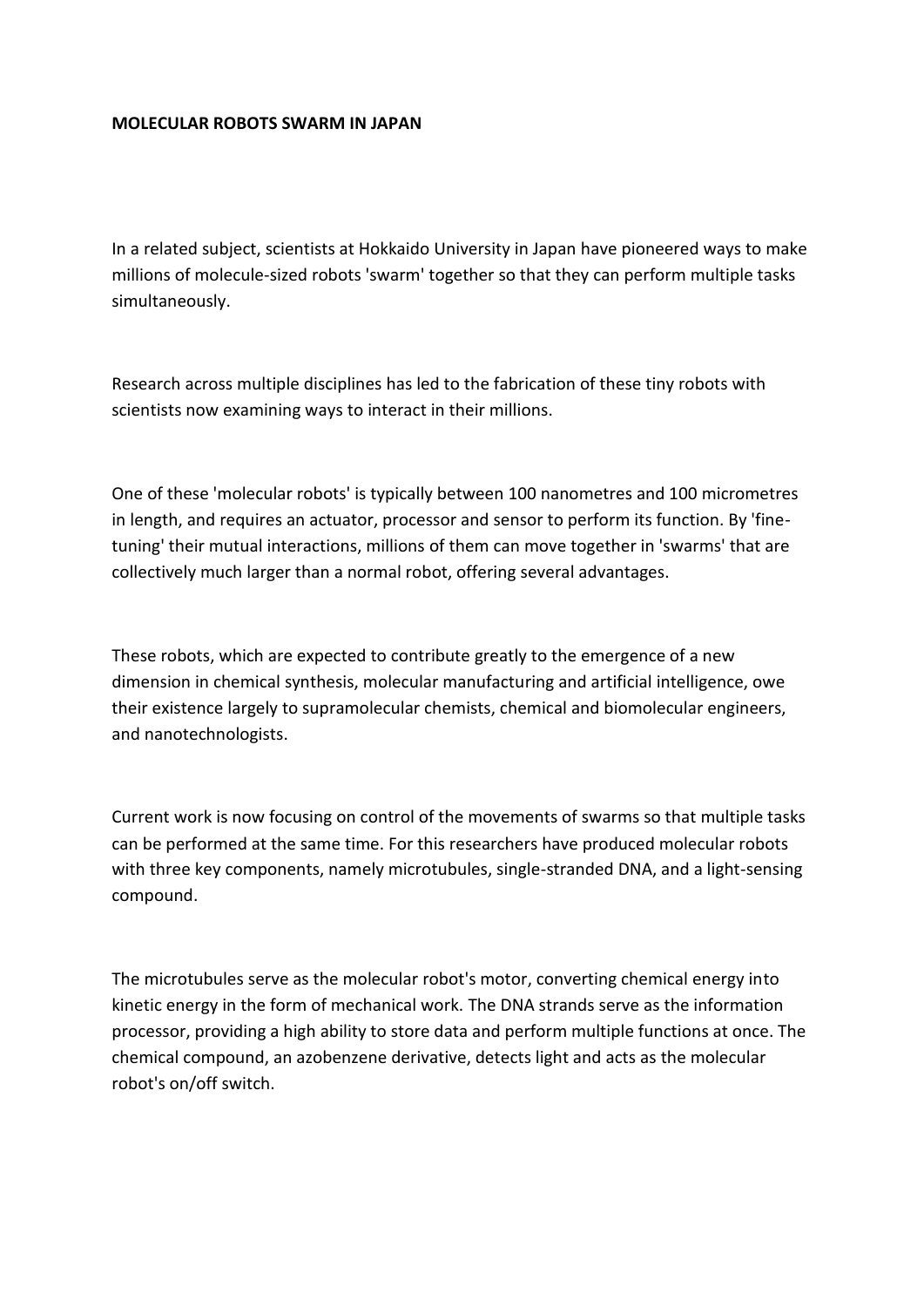Scientists have made huge moving 'swarms' of these molecular robots by utilising the ability of the DNA to transmit and receive information to coordinate interactions between individual robots. They have then been able to successfully control the shape of these 'swarms' by tuning the length and rigidity of the microtubules. Relatively stiff robots swarm in uni-directional, linear bundles, whilst the more flexible ones form rotating, ring-shaped 'swarms'.

A continuing challenge is that of learning to make separate groups of robots swarm at the same time, but in different patterns, which is what is required for the performance of multiple tasks simultaneously. One group of scientists has claimed to have achieved this by designing one DNA signal for rigid robots, which was directed into a uni-directional bundleshaped swarm, and another DNA signal for flexible robots, which simultaneously rotated together in a ring-shaped swarm.

Work is ongoing to improve the processing, storing and transmission of information, energy efficiency, reusability, and improving the lifetime of the molecular robots.

[Contribution by Clair Fletcher, Editor, *Data Centre Review*, adapted from the journal *Science and Technology of Advanced Materials*].



## **FIRST EUROPEAN SMART FACTORY USING LEGACY MACHINES**

Specialists in the Industrial Internet of Things (IIoT) and Industry 4.0 at the Manufacturing Technology Centre (MTC) have developed the first stage of Europe's first smart factory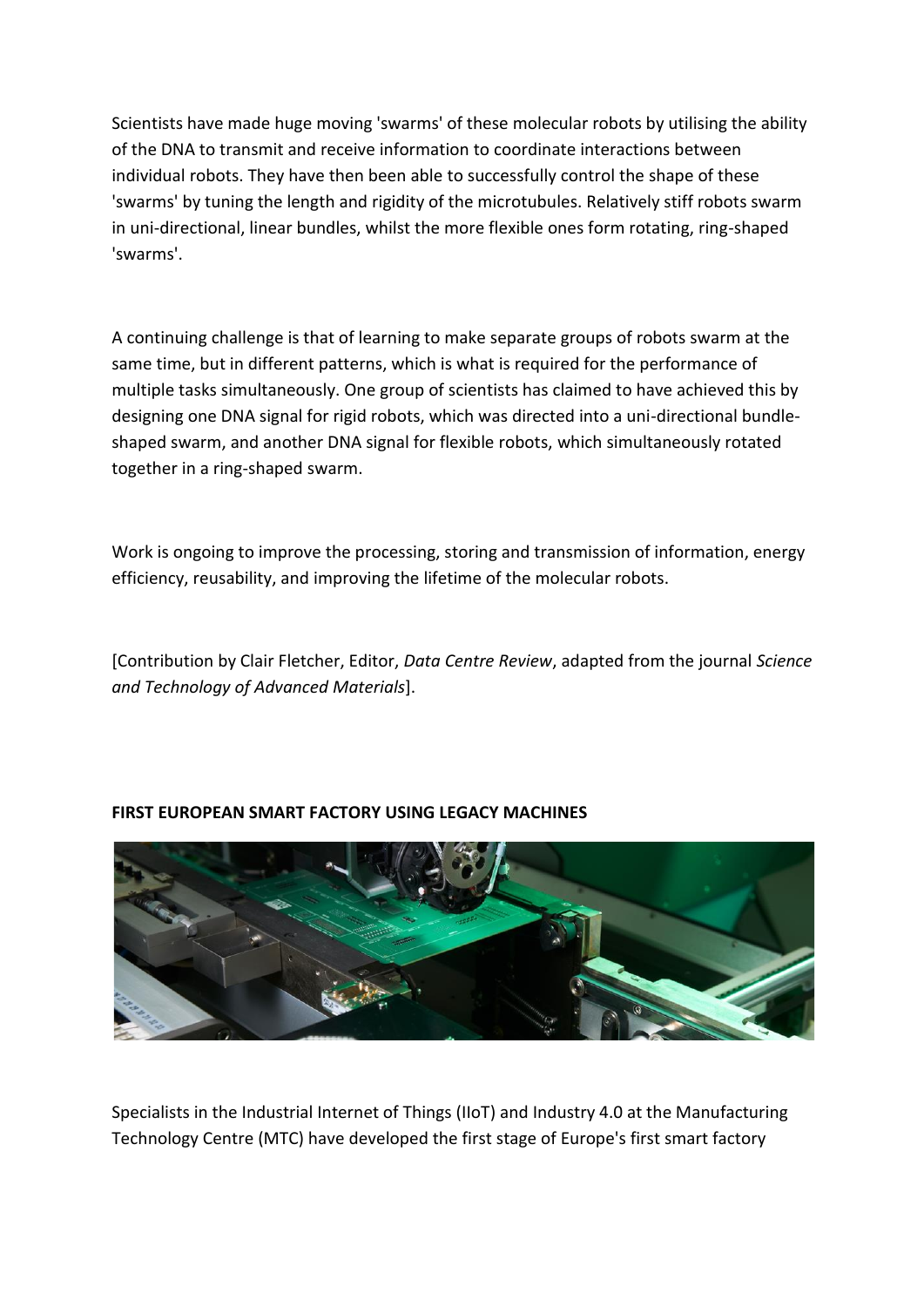demonstrator for the manufacture of electronic assemblies, helping electronics manufacturers to 'go digital'.

MTC's digital experts are continuing to work with key vendors to develop and evolve a range of digital processes that help electronics manufacturers to improve quality and productivity, as well as meeting tight time-to-market constraints.

The smart factory demonstrator is powered using the IPC Connected Factory Exchange (CFX), which is a standard developed by the IPC Connected Factory Initiative Subcommittee that enables industrial machines to communicate with other machines and systems across manufacturing facilities, including the supply chain, using standardised machine communication message sets. IPC CFX therefore provides the baseline, powering the development of the MTC demonstrator test bed for electronics manufacturing, enabling any electronics manufacturer to try out and experience digital technologies in a risk-free environment without disruption to day-to-day production.

The project is supported by OEM and technology supplier members of the MTC from various industrial sectors, who have ensured that the technology applied has been integrated and approved within the demonstrator. This includes such technology as augmanted reality, for example.

Kaim Kapadia, Technology Specialist at the MTC states:

*"Our goal is to showcase products going through a state-of-the-art digital production line, collecting data from each station and machine, creating visibility, and showing the value that can be obtained from the many uses of the data. It is essential for industry to understand that digitalisation can now be achieved using interoperable standard components, which yield immediate results and short term returns on investment, which are best seen to be believed".*

[Contribution from *What's New in Electronics*].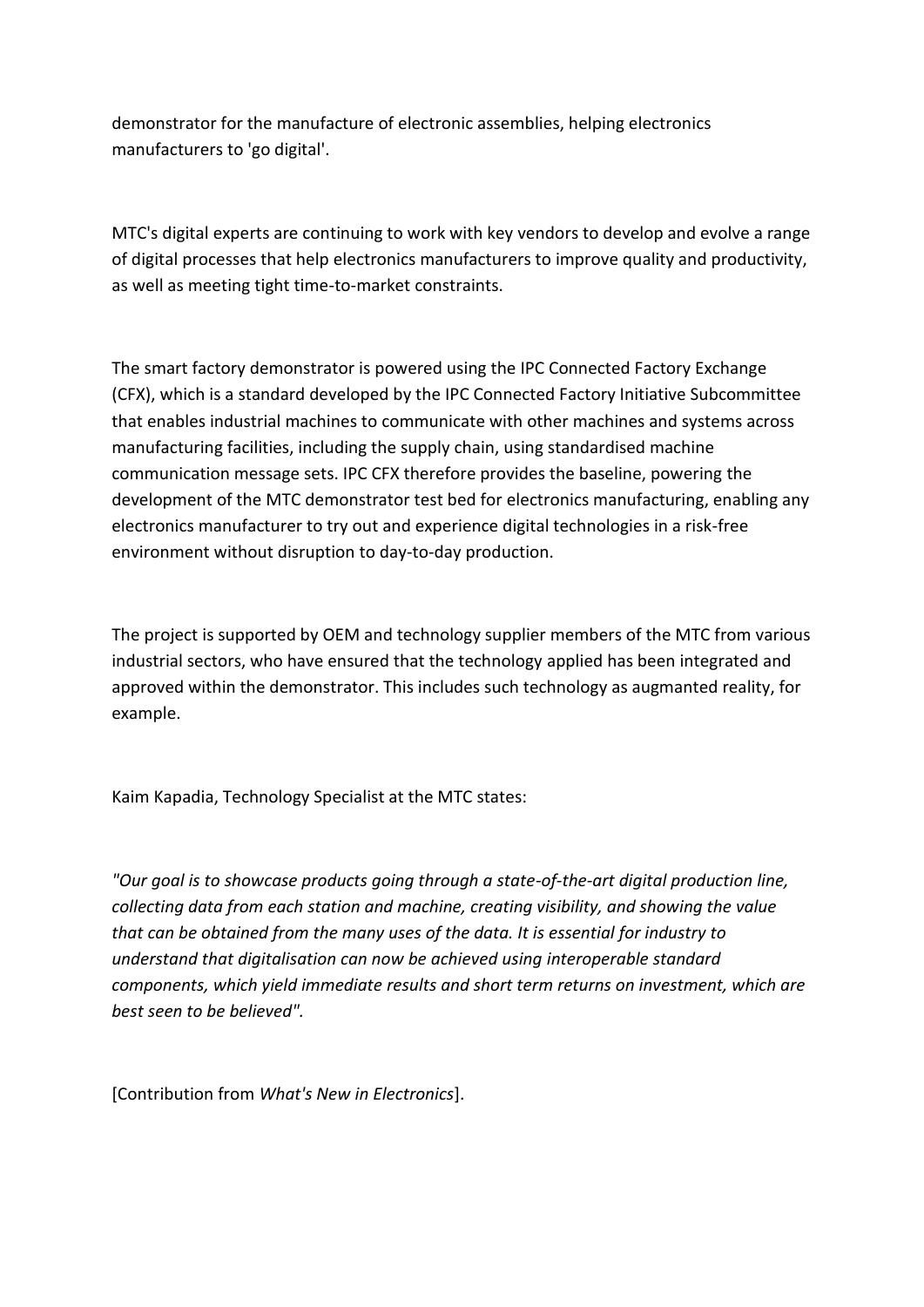### **ALL-OPTICAL DATA CENTRE BREAKTHROUGH**



Groundbreaking research at University College London and Microsoft is thought to have overcome the principal barrier to the creation of the all-optical data centre, that of every optically connected server having to continually synchronise its clock time in order to transmit data.

What has been developed is a new technique that synchronises computer clocks in under a billionth of a second, eliminating the need for continual clock readjustment. It involves programming hardware to memorise clock phase values such that clock time does not have to be re-checked. Clock recovery time is reduced to under a nanosecond, which boosts optical switching performance to a level that surpasses today's state-of-the-art technology.

All-optical networks use light photons in place of traditional electronic circuitry to transmit and route data between servers in a data centre. In theory optical switching enables almost infinite bandwidth while also reducing power and cooling requirements, providing a more efficient method for cloud providers to accommodate ever-increasing server demand.

Up to now, hyperscalers have relied on Moore's Law to accommodate rising demand, but many believe this trend is unsustainable because of the difficulty in developing smaller and faster chips, which are already measured in nanometres.

Kari Clark, PhD student and lead author at University College London says that the research "makes optical switching viable for the data centre for the first time" with the technology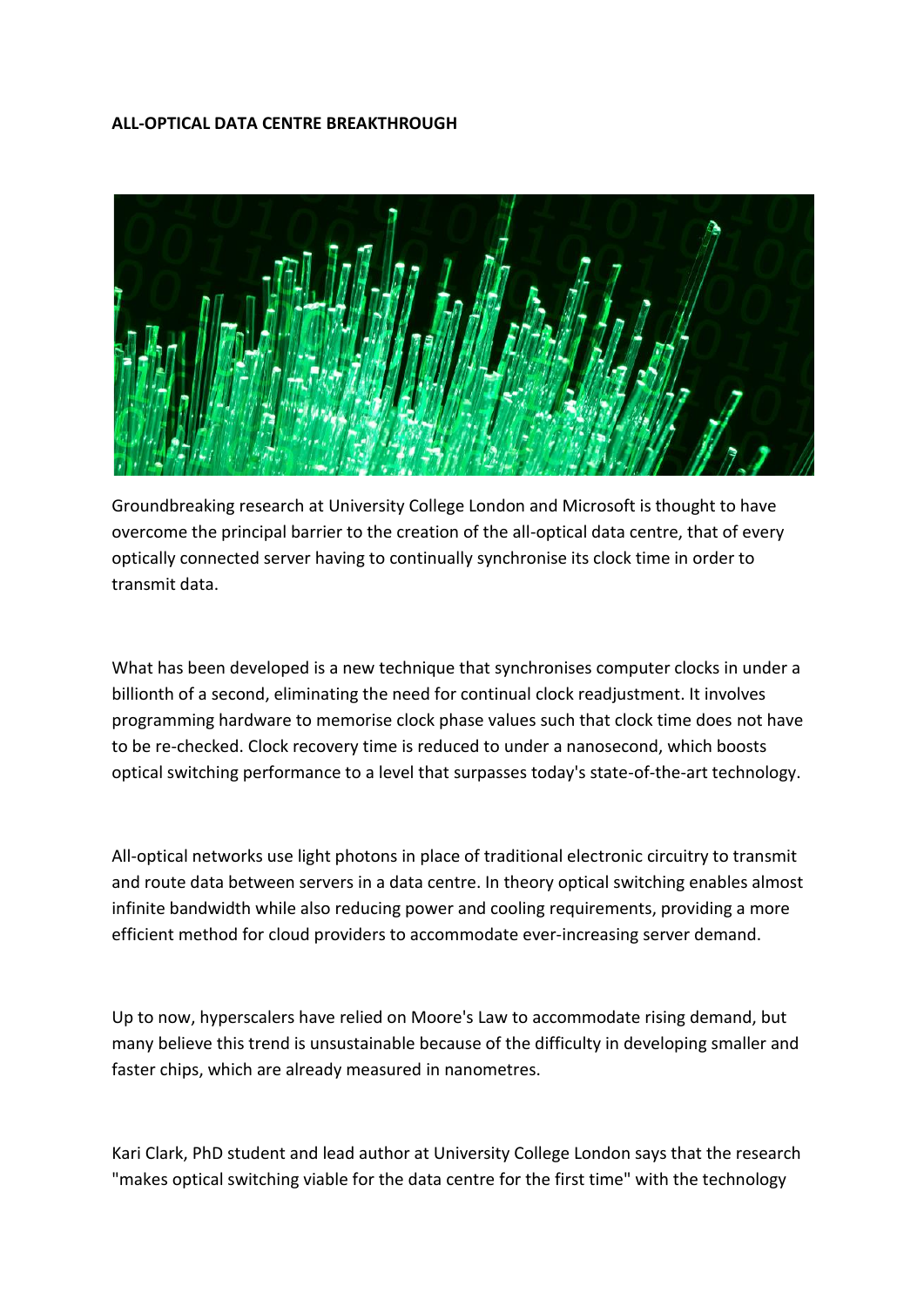having the potential to "transform" cloud networking and make technologies such as the Internet of Things and artificial intelligence cheaper, faster and less power-intensive.

Co-authors Dr. Hitesh Ballani and Dr. Paolo Costa, researchers at Microsoft Research Cambridge, state:

*"With the expected slowdown of Moore's Law and ever-increasing cloud traffic, all-optical networks represent an attractive technology that has remained elusive so far. While there is still a long way to go, this technique brings us a step closer to the vision of an all-optical data centre."*

[Contribution by James Orme, adapted from *Nature Electronics*].

# **HONEYWELL QUANTUM COMPUTER READY TO GO**



Quantum computers leverage qubits instead of bits to solve problems that ordinary computers would take millions of years to solve. They can greatly accelerate applications such as drug development, weather forecasting and materials design.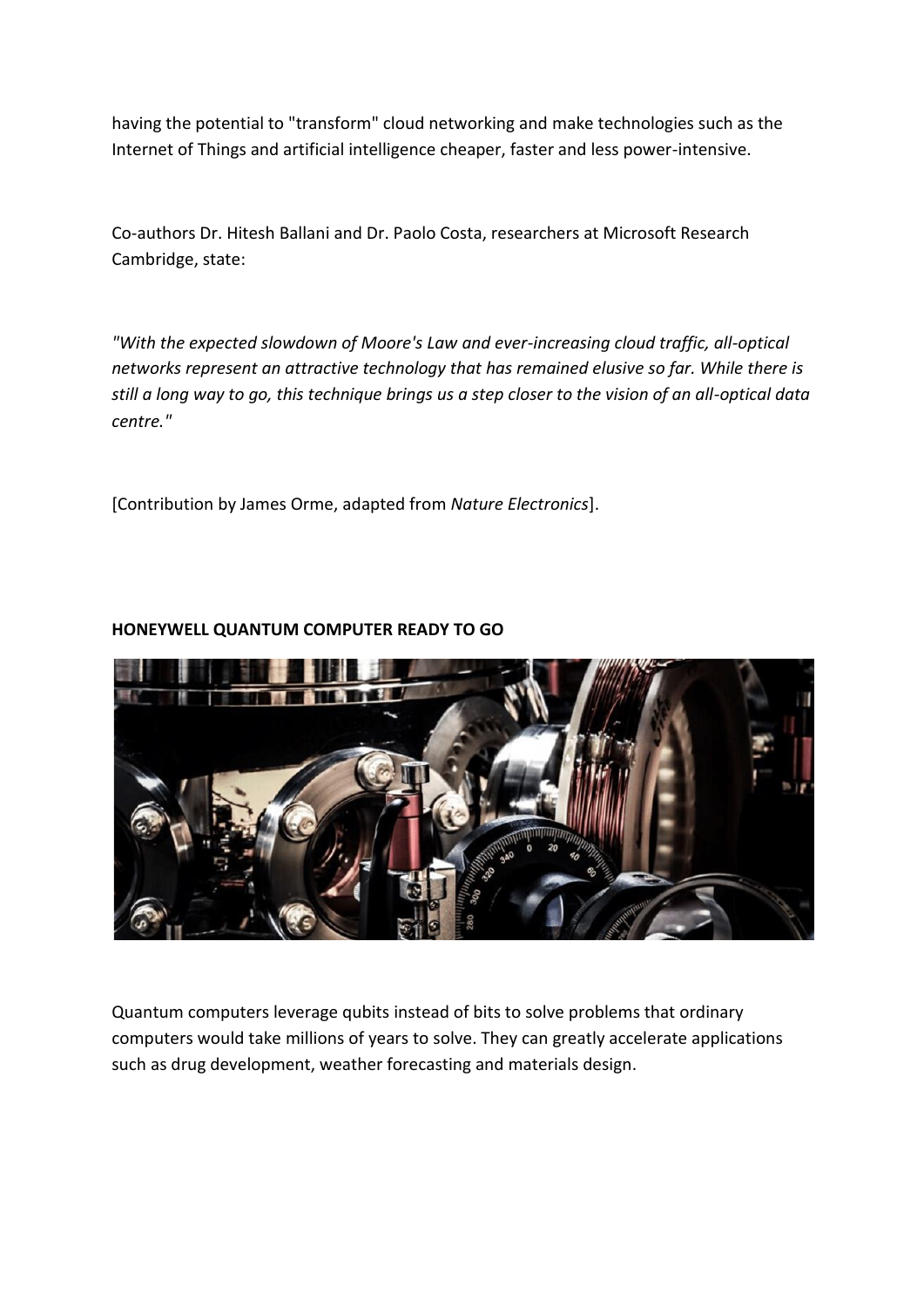A key quantum metric is quantum volume, a measure of the relative complexity of a computational problem that can be solved by a quantum computer. Honeywell's groundbreaking system has a quantum volume of 64, double that of its nearest rival

The system comprises of an ultra-high vacuum chamber the size of a basketball, which is cryogenically cooled with liquid helium such that it achieves an internal temperature of just ten degrees above absolute zero (colder than the surface of Pluto). The computing power is harnessed from just a few individual atoms. Two 5ft. x 20ft. optical cables surrounding the computer keep the algorithms under control.

Tony Uttley, President of Honeywell Quantum Solutions, states:

*"What makes our quantum computers so powerful is having the highest quality qubits, with the lowest error rates. This is a combination of using identical, fully connected qubits and precision control."*

The machine is expected to be available shortly via Microsoft Azure, either via the Azure Quantum Portal or Honeywell's own quantum interface.

Potential application areas include aerospace, manufacturing, construction and oil and gas.

[Contribution by James Orme].

### **MITIGATING RISKS WITH BLOCKCHAIN**

This article, by Ian Hawkins in the February 2020 issue of *Quality World* (p.14-18) examines the technology of blockchain from a quality perspective, explaining in particular how it has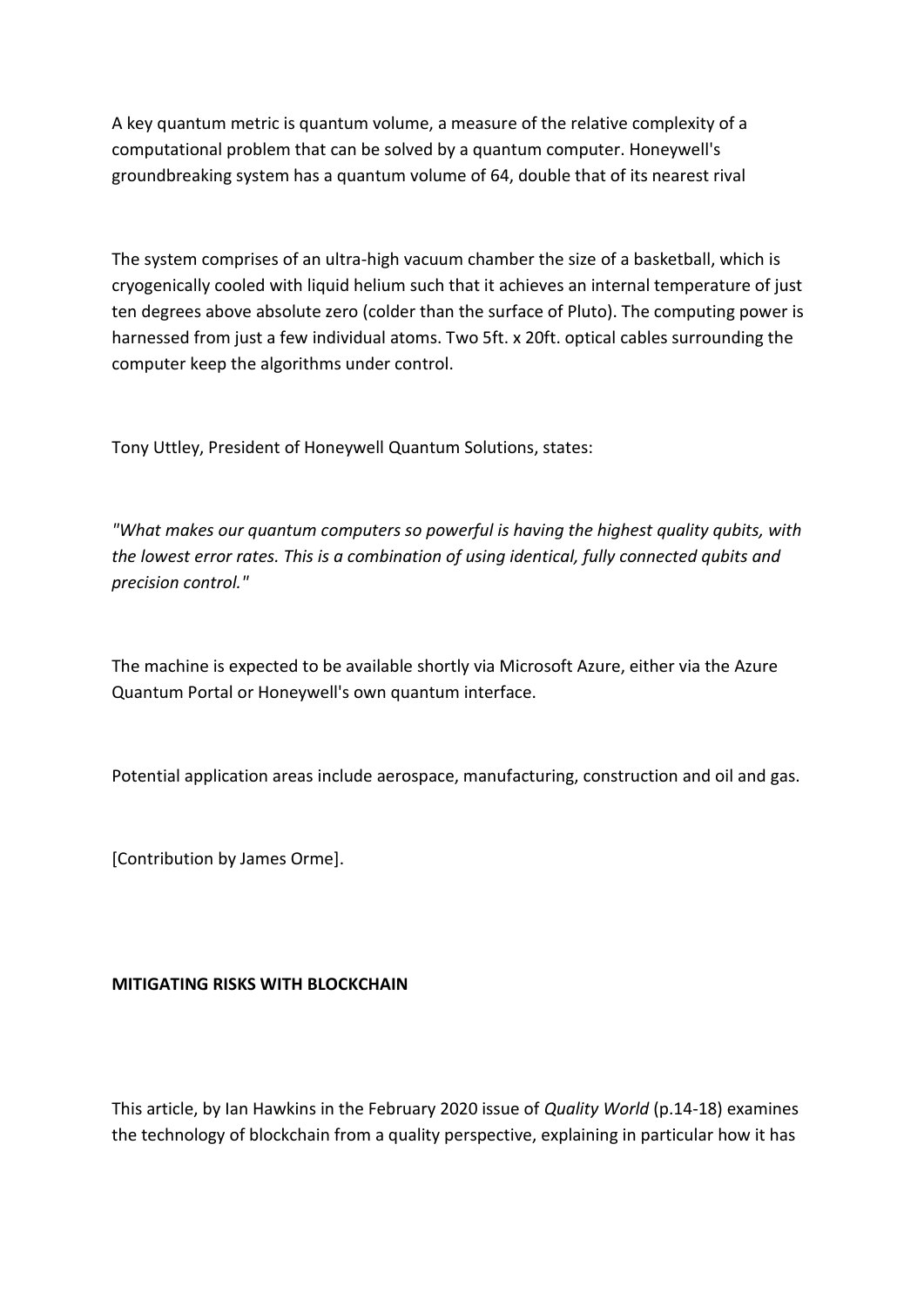the potential to overcome deficiencies in supply chain management, how some organisations are using it, and what the implications are in the future.

The author commences with the case of a girl who, in December 2019, was shocked to open a packet of Christmas cards and find inside a message that read "we are foreign prisoners in Shanghai Qingpu prison, China. Forced to work against our will. Please help us and notify human rights organisation". This leads into a discussion about the potential of blockchain to alleviate certain supply chain issues such as low traceability and mismatched compliance.

Blockchain is introduced as 'a way of organising information in a way that gives all appropriate parties access to the information they need and keeps that information secure from people who should not see it' and 'information that is shared across a group of computers so that if one person updates that information, others are able to see it'.

The author then makes reference to the Gartner prediction that by 2023 some 30 per cent of manufacturing companies with revenues above \$5 billion will be using blockchain to drive down costs and improve traceability and transparency.

In terms of quality, a major industrial sector that could benefit greatly from blockchain is the food industry where suppliers are especially keen to protect their reputation. Here, the IBM Food Trust project has been set up, connecting its members through blockchain in a system that is described as ' a permissioned, fixed and shared record of food system data that retailers say is now crucial for ensuring quality throughout the supply chain.'

One of its members is the French retailer Carrefour SA, which is now using blockchain ledger technology to track produce from farms to stores. This is said to have 'increased customers' trust in the company with shoppers able to access information about where and when a product was farmed or processed.'

The author states: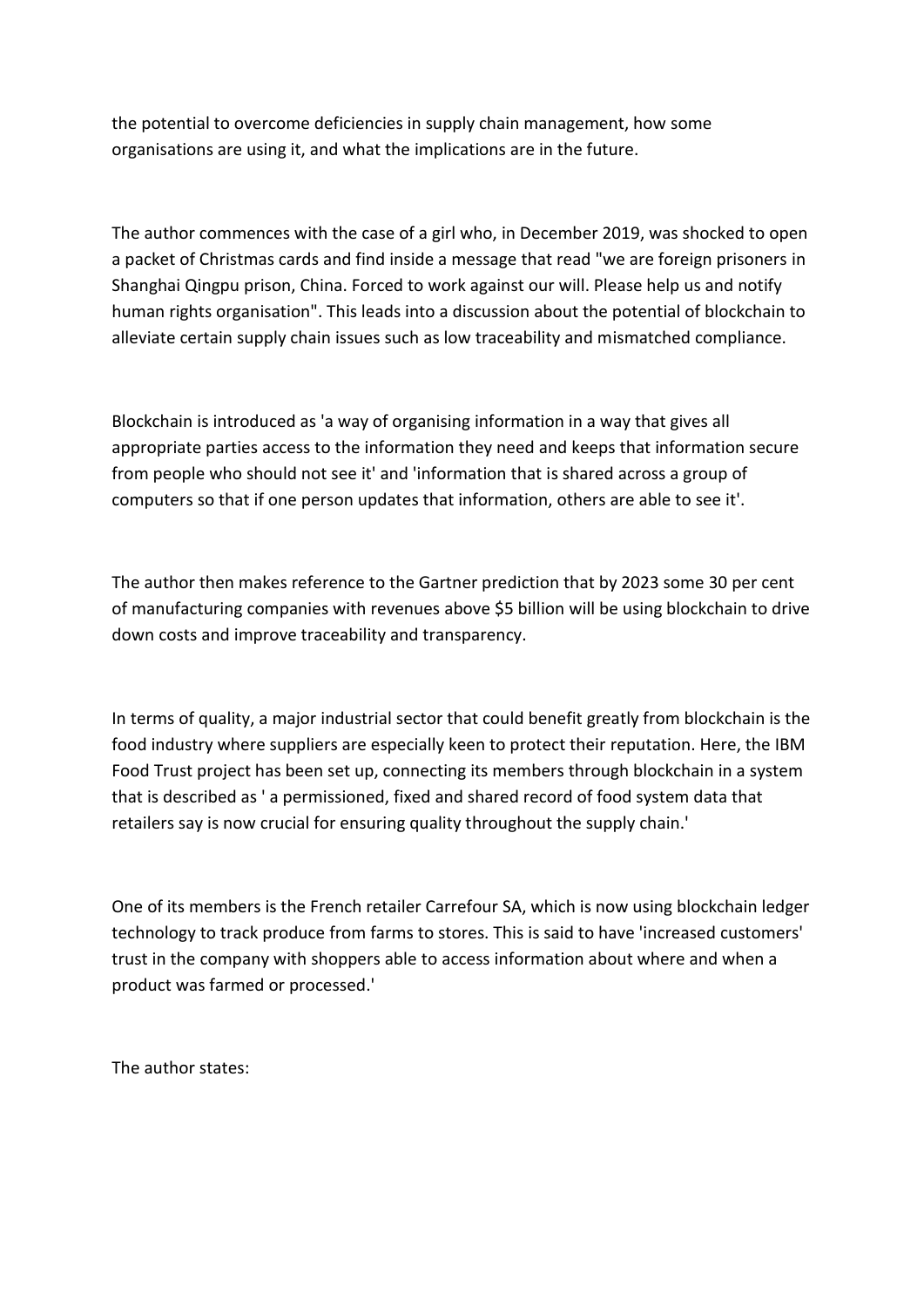*'From an original pool of items such as meats, milk and cheeses, the chain plans to greatly increase the information available to consumers on products, including baby and non-GMO products.'*

This principle is noted to have particular appeal to customers with demanding standards for ethics and food safety and the conclusion is that 'quality - especially transparent, auditable quality offered by blockchain - sells'.

Maintaining the integrity of supply, however, necessitates that companies work together, from manufacturers and growers through to logistics firms and retailers, with 'a shared record of data stored within a network of computers rather than by a single party'.

Organisations with ageing IT infrastructures are envisaged to potentially struggle to interact effectively with digitally native companies, but equally blockchain is seen as offering 'a real opportunity 'to legacy companies through its potential to replace old infrastructure and technical debt.

The author quotes Technology Strategist and TEDx Speaker Roop Singh as follows:

*"By giving companies a shared infrastructure amongst supply chain partners, it allows greater flexibility and helps these larger, established companies behave a lot more like their agile competitors."*

In relation to food he says:

*"When there is a problem with a food product, the supermarket immediately has to produce a chain of custody of assets. Blockchains allow a more efficient and transparent tracing of assets than current state systems.*

*Blockchain can alleviate the issues with counterfeit goods and lower the cost of recalls when quality falls short of standard. These are expensive undertakings for a retailer, but probably only a small percentage of the financial damage that can be caused by a loss of reputation."*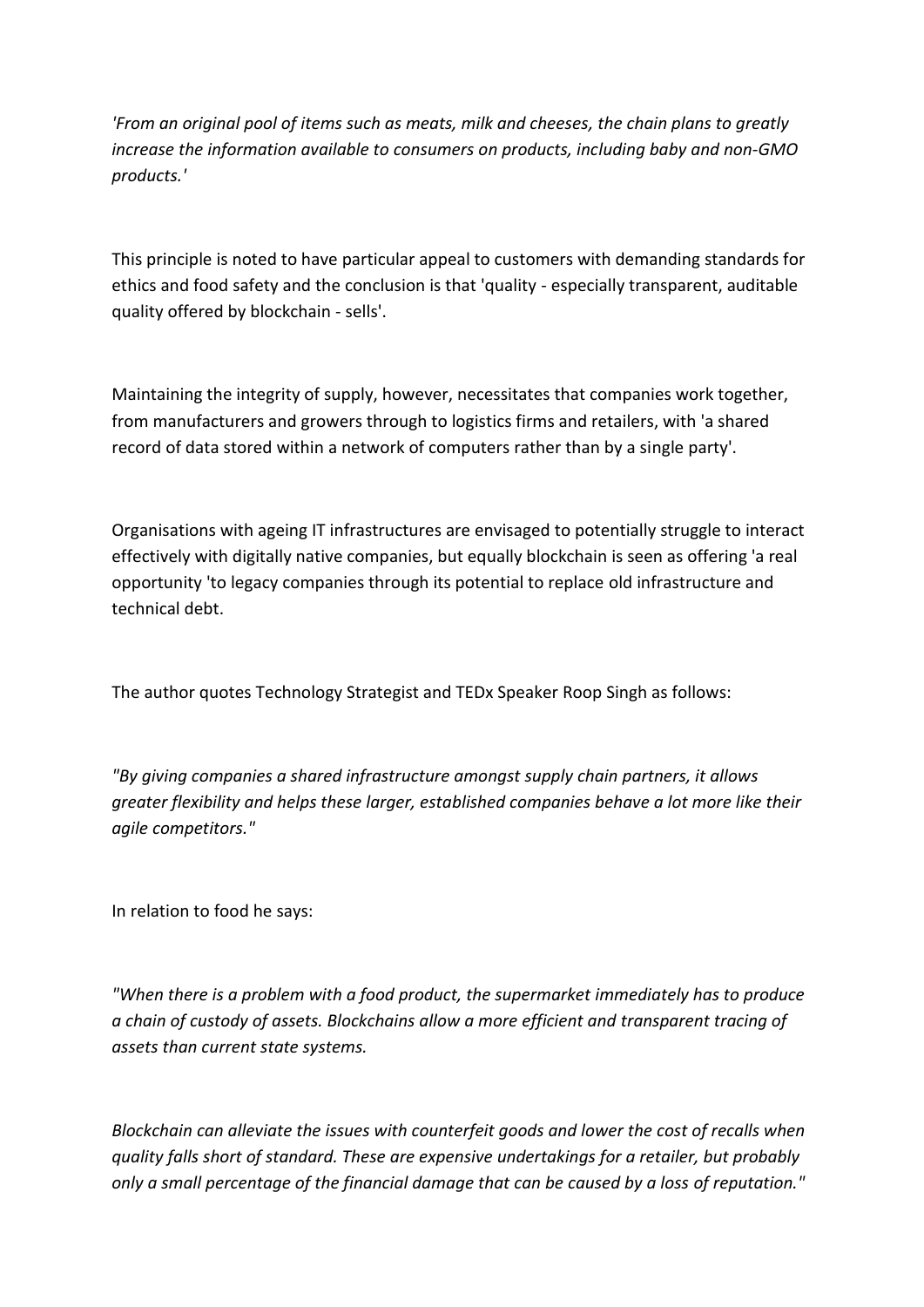Another industry sector that has begun to embrace blockchain is the fashion industry, notorious for its waste and human rights issues. Here the author quotes Erica Stanford, founder of the Crypto Curry Club in London and mentor to blockchain start-ups and fintech:

*"As fashion and clothing brands implement blockchain, it is showing up a lot of their issues, including human rights abuses and environmental degradation, excess energy usage and toxic waste, that they didn't want made public, and they're currently able to hide in layers of middlemen."*

In looking to the future, Roop Singh says:

*"Whatever you happen to be in, blockchain can easily combine with IoT to allow for easier inventory and warehouse management.*

*From EDIs to ERPs, we are now moving towards a world of blockchain-based platforms, wherein only the relevant, value add companies will be invited to be part of the network."*

### **FIRST BRITISH-MADE SURGICAL ROBOT**

The first British-made surgical robot, known as Versius, has been deployed for the first time at Milton Keynes University NHS Trust and at the Western General Hospital in Edinburgh.

The robot performs keyhole surgery using robotic arms that mimic a human arm under the control of surgeons via a remote-controlled device which is connected to a screen in the operating theatre.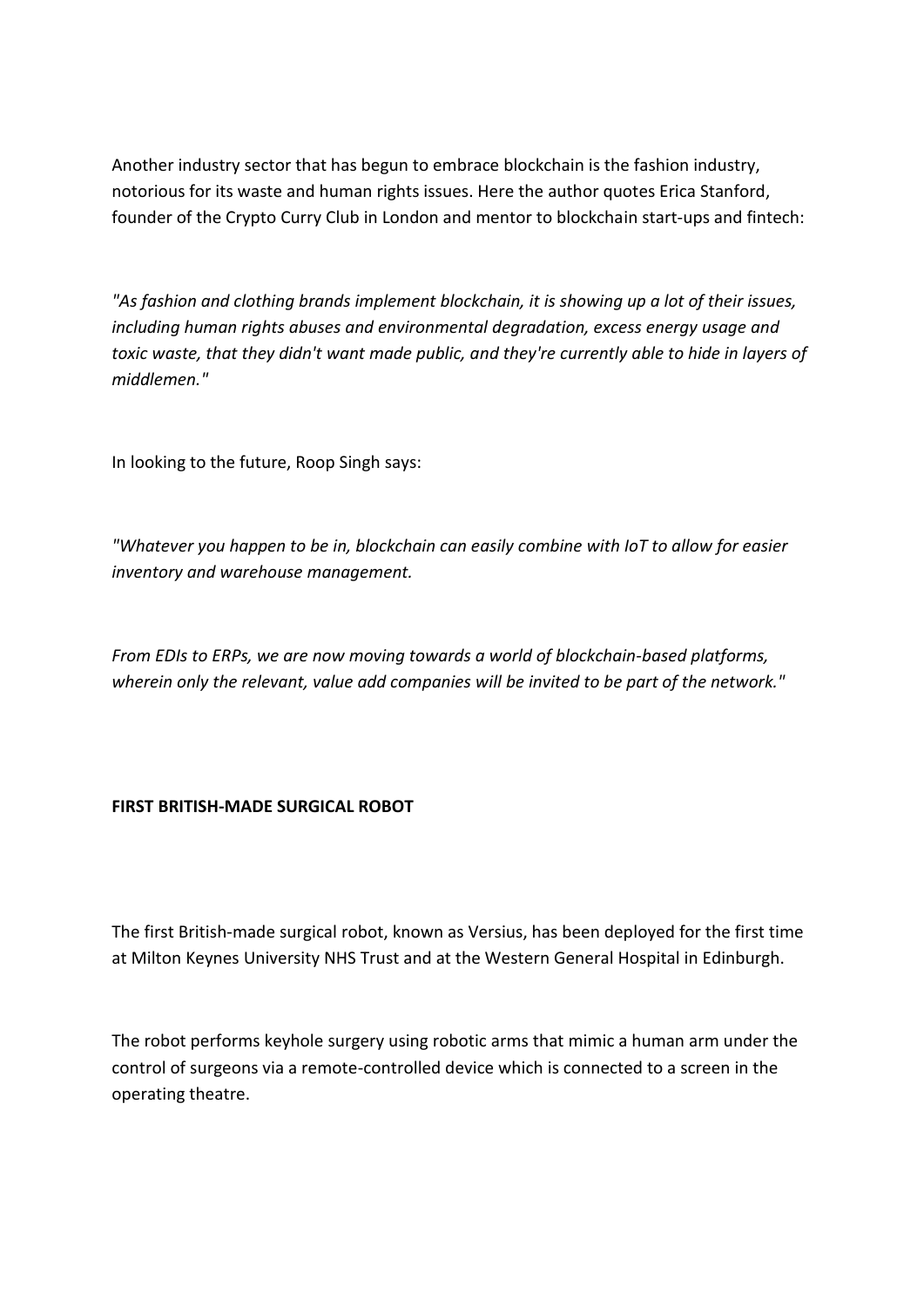According to CMR Surgical Limited, the firm behind the technology, Versius has the potential to perform up to 700 minimal access surgery procedures a year and reduce the need for one additional doctor during operations.

The April 2020 issue of *Quality World* (p.3) quotes Richard Kerr, Consultant Neurosurgeon and a Council Member of the Royal College of Surgeons of England, as follows:

*"Robotic assistance lies at the heart of future surgical techniques, and has great potential to enable more patients to benefit from 'keyhole' surgery with faster recovery times."*

He warns, however, against the NHS, the first health service in Europe to use these next generation surgical robots, "rushing ahead with robotics without a clear plan for ensuring equity of access, and quality training for the clinical teams charged with using them."

Also quoted is Carol Long, CQP MCQI, Vice Chair of the British Computer Society Council at the Chartered Institute of IT (a volunteer advisory board within the organisation), who states:

*"Surgical robots are technical extensions to human capability. These tools, when used by skilled clinicians, can ensure accuracy and reduce tiredness during operations. In this overlap between medical devices and computer-assisted working environments, it's important that these robots are thoroughly designed and tested by all clinicians.*

*Data scientists will need to manage the data collected from clinical trials to identify potential problems. The need for technologists and health informatics to support trials is also increasing the need for the professionalisation of these new roles. The Federation for Informatics Professionals (FEDIP) in health and social care, which brings together organisations and individuals working in health and care informatics to support the development of the informatics profession, will help to address this need."*